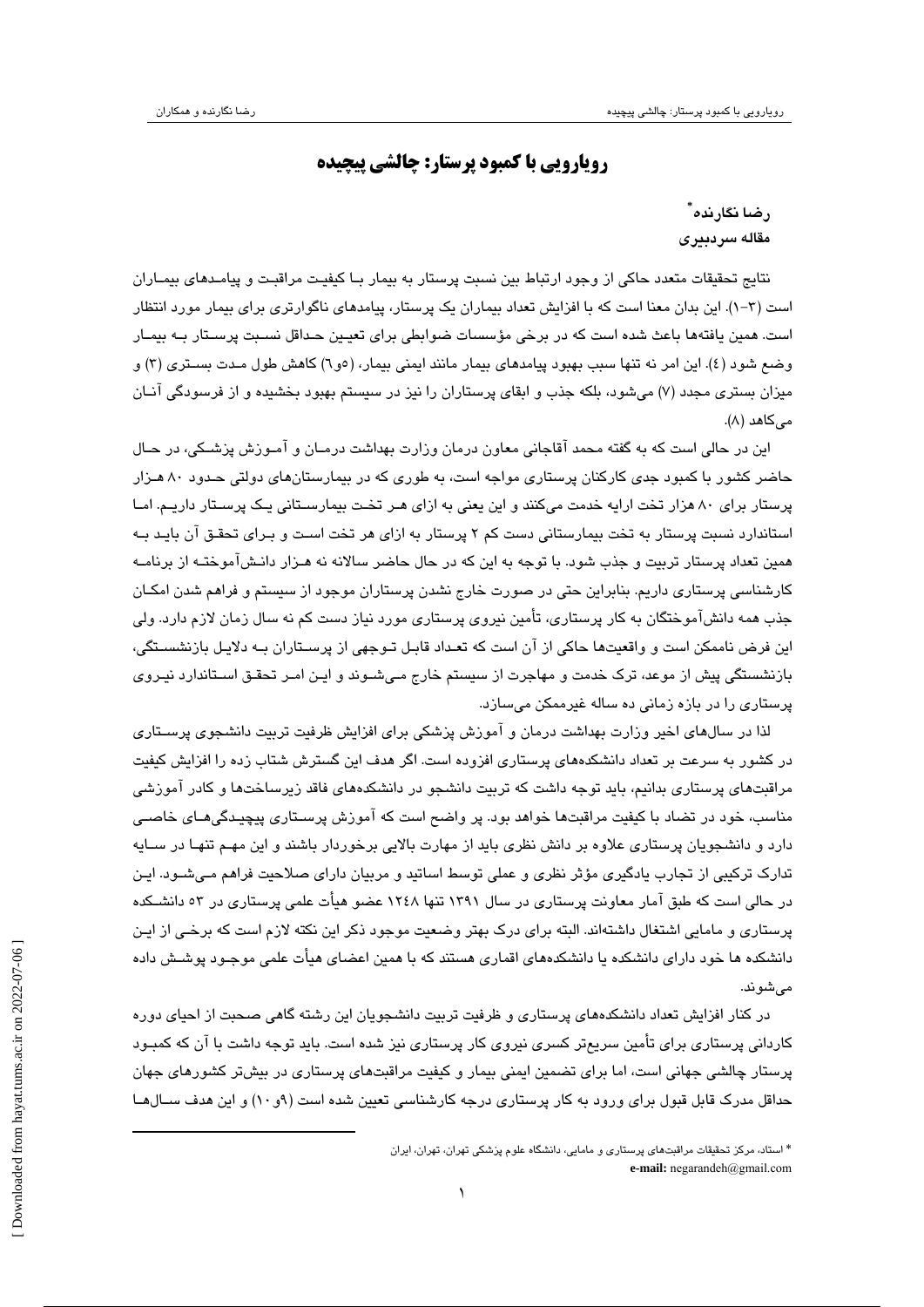است كه در كشورهايي مانند استراليا، نيوزيلند و ايران محقق شده است و ساير كشورها نيز مانند ايالات متحده آمريكـا و كشورهاي عضو اتحاديه اروپا همچنان بر تحقق اين هدف اصرار دارند. لذا كشور ما نيز نبايد براي دستيابي به اسـتاندارد نسبت پرستار به تخت به گزينههايي روي آورد كه در تضاد با هدف ارتقاي كيفيت مراقبتها است.

گزينهاي كه كمتر مورد توجه قرار گرفته است، ابقا و افزايش بهرهوري نيروي پرستاري موجود است كـه تـا حـد زيـادي ميتواند به ارتقاي كميت و كيفيت مراقبتهاي پرستاري بينجامد. توجه به عوامل انگيزشي پرسـتاران، مطلـوب سـازي محـيط كار، انعطافپذيري در روشهاي استخدام و تنظيم برنامه كاري ميتواند در اين راستا مفيد واقع شود. اگرچـه آمـار دقيقـي از ترك خدمت پرستاران در ايران در دست نيست، اما بخش عمدهاي از دانشآموختگان به دنبال فرصتهاي كاري ديگـري غيـر از كار در بالين بيمار هستند. دلايل اين امر در تحقيقات مختلف نارضايتي شغلي، فرسودگي شغلي، وضـعيت اجتمـاعي پـايين، نابرابري در پرداختها، سختي كار پرستاري، ديده نشدن زحمات پرستاران و عدم توجه به نيازهاي رشـد و تعـالي حرفـهاي آنان ذكر شده است (11و12). بنابراين توجه به عواملي كه در جذب، ابقا و افزايش بهرهوري پرستاران مؤثرنـد، در مقابلـه بـا چالش كمبود پرستار از اهميت بالايي برخوردار است.

همچنين تربيت و بهكارگيري نيروهاي كمك پرستار از ميان برهايي است كه توسط نويسندگان كتب مديريت پرستاري و انجمن هاي حرفهاي براي رويارويي مؤثر با چالش كمبود پرستار بر آن تأكيد مـيشـود. اسـتفاده از رده هـاي مهـارتي مختلف (skills-mix (نه تنها منجر به برآورده شدن بهتر همه نيازهاي بيمار ميشود، بلكه نياز بـه پرسـتار كارشـناس را ميكاهد. تركيب پيشنهادي براي تيم پرستاري 60 به 40 است يعني ميتوان تـا %40 نيـروي كـار پرسـتاري را از افـراد بـا سطح تحصيلات و آمادگي پايينتر انتخاب و به كار گرفت. لذا لازم است مسؤولان پرستاري كشـور بـه طراحـي و تربيـت ردههاي مختلف كادر كمك پرستاري اقدام نمايند.

**منابع \_\_\_\_\_\_\_\_\_\_\_\_\_\_\_\_\_\_\_\_\_\_\_\_\_\_\_\_\_\_\_\_\_\_\_\_\_\_\_\_\_\_\_\_\_\_\_\_\_\_\_\_\_\_\_\_\_\_\_**

<sup>1 -</sup> Aiken LH, Sloane DM, Bruyneel L, Van den Heede K, Griffiths P, Busse R, et al. Nurse staffing and education and hospital mortality in nine European countries: a retrospective observational study. Lancet. 2014 May 24; 383(9931): 1824-30.

<sup>2 -</sup> Duffin C. Increase in nurse numbers linked to better patient survival rates in ICU. Nurs Stand. 2014 Apr 16-22; 28(33): 10.

<sup>3 -</sup> Spetz J, Harless DW, Herrera CN, Mark BA. Using minimum nurse staffing regulations to measure the relationship between nursing and hospital quality of care. Med Care Res Rev. 2013 Aug; 70(4): 380-99.

<sup>4 -</sup> Tellez M, Seago JA. California nurse staffing law and RN workforce changes. Nurs Econ. 2013 Jan-Feb; 31(1): 18-26.

<sup>5 -</sup> Frith KH, Anderson EF, Tseng F, Fong EA. Nurse staffing is an important strategy to prevent medication error in community hospitals. Nurs Econ. 2012 Sep-Oct; 30(5): 288-94.

<sup>6 -</sup> Shekelle PG. Nurse-patient ratios as a patient safety strategy: a systematic review. Ann Intern Med. 2013 Mar 5; 158(5 Pt 2): 404-9.

<sup>7 -</sup> Frost SA, Alexandrou E. Higher nurse staffing levels associated with reductions in unplanned readmissions to intensive care or operating theatre, and in postoperative in-hospital mortality in heart surgery patients. Evid Based Nurs. 2013 Apr; 16(2): 62-3.

<sup>8 -</sup> Aiken LH, Clarke SP, Sloane DM, Sochalski J, Silber JH. Hospital nurse staffing and patient mortality, nurse burnout, and job dissatisfaction. JAMA. 2002 Oct 23-30; 288(16): 1987-93.

<sup>9 -</sup> Wawrzynski MS, Davidhizar R. The Bachelor of Science in Nursing degree as entry level for practice: recapturing the vision in the United States. Health Care Manag (Frederick). 2006 Jul-Sep; 25(3): 263-6.

<sup>10 -</sup> National Institutes of Health. Nurse staffing and education linked to reduced patient mortality. Retrieved from: http://www.nih.gov/news/health/feb2014/ninr-26.htm. 2014.

<sup>11 -</sup> Ebadi A, Khalili R. [Nursing Staff Shortage in Iran: a Serious Challenge]. Hayat, Journal of School of Nursing and Midwifery, Tehran University of Medical Sciences. 2014; 20(1): 1-5. (Persian)

<sup>12 -</sup> Habibi H, Mooghali A, Bagheri Lankarani K, Habibi F. [Relationship between Nurses' Job Satisfaction and Burnout with Patients Satisfaction in Shiraz, 2012]. Hayat, Journal of School of Nursing and Midwifery, Tehran University of Medical Sciences. 2014; 20(3): 30-42. (Persian)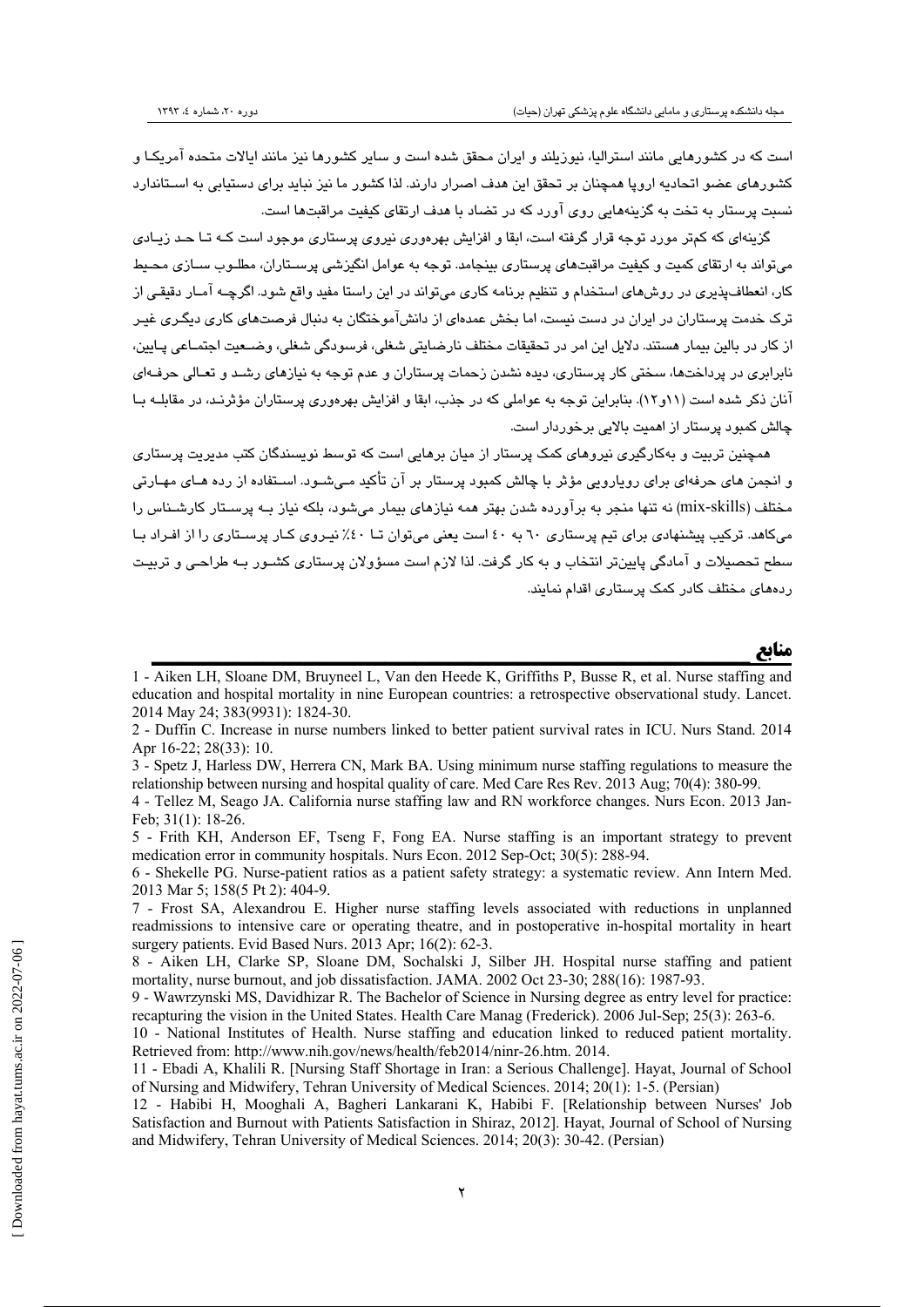## **Facing Nursing Shortage: a Complex Challenge**

## **Reza Negarandeh\*** (Ph.D)<sup>∗</sup> **Editorial**

The results of several studies show the relationship between the ratio of nurses/patients with quality of care and patient outcomes (1-3). This means that less the ratio, more expected adverse outcomes for patients. These findings have led some institutions to establish mandated nurse-patient ratios (4). Establishing standard ratios could potentially improve patients' outcomes such as patients' safety (5, 6), decrease length of stay (3) and readmission rates (7), and improve recruitment and retention of nurses in the system and reduce their burnouts (8).

According to Mohammad Aqajani, Deputy of the Iran Ministry of Health and Medical Education (MOHME), the country is facing a serious nursing shortage; as about 80 thousand nurses serve 80 thousand beds in public hospitals, i.e. one nurse per hospital bed. However, the national standards suggest at least two nurses per bed. Now each year there are nine thousand graduates of nursing baccalaureate program; thus, even if no nurse is retired or leave the system and all graduates could be recruited to work in the nursing field, still at least nine years will be needed to provide adequate nurses. In fact, a significant number of nurses leave their job due to retirement, early retirement, turnover and migration; so achieving the standard of nursing staffing in a ten-year timeframe seems impossible.

In recent years, the MOHME has increased the number of nursing schools to enhance the number of nursing graduates. Meanwhile, it is worth noting that training of nursing students in colleges without providing sufficient infrastructure and competent educational staff is in contrast to the quality of care. Nursing education have become more complex and nursing students need to learn high level skills in addition to theoretical knowledge; this can be meet just in light of a combination of theoretical and practical learning experiences provided by qualified instructors. However, according to the Deputy of Nursing of the MOHME, in 2012 only 1248 faculty members were teaching in the 53 nursing schools. To better understand the current situation, it should be noted that some of these schools have affiliated colleges that are covered by the same faculty members.

In addition to increasing number of nursing schools and training capacity, reviving the two-year training nurses (associate degree) has been considered to combat the problem. It should be noted that nursing shortage is a global challenge, and to ensure patient safety and quality of nursing care, the baccalaureate degree is determined as the minimum acceptable qualification for entering nursing carrier in most countries (9, 10) and this goal have achieved in countries such as Australia, New Zealand and Iran for

٣

<sup>∗</sup> Professor, Nursing and Midwifery Care Research Center, Tehran University of Medical Sciences, Tehran, Iran **e-mail:** negarandeh@gmail.com